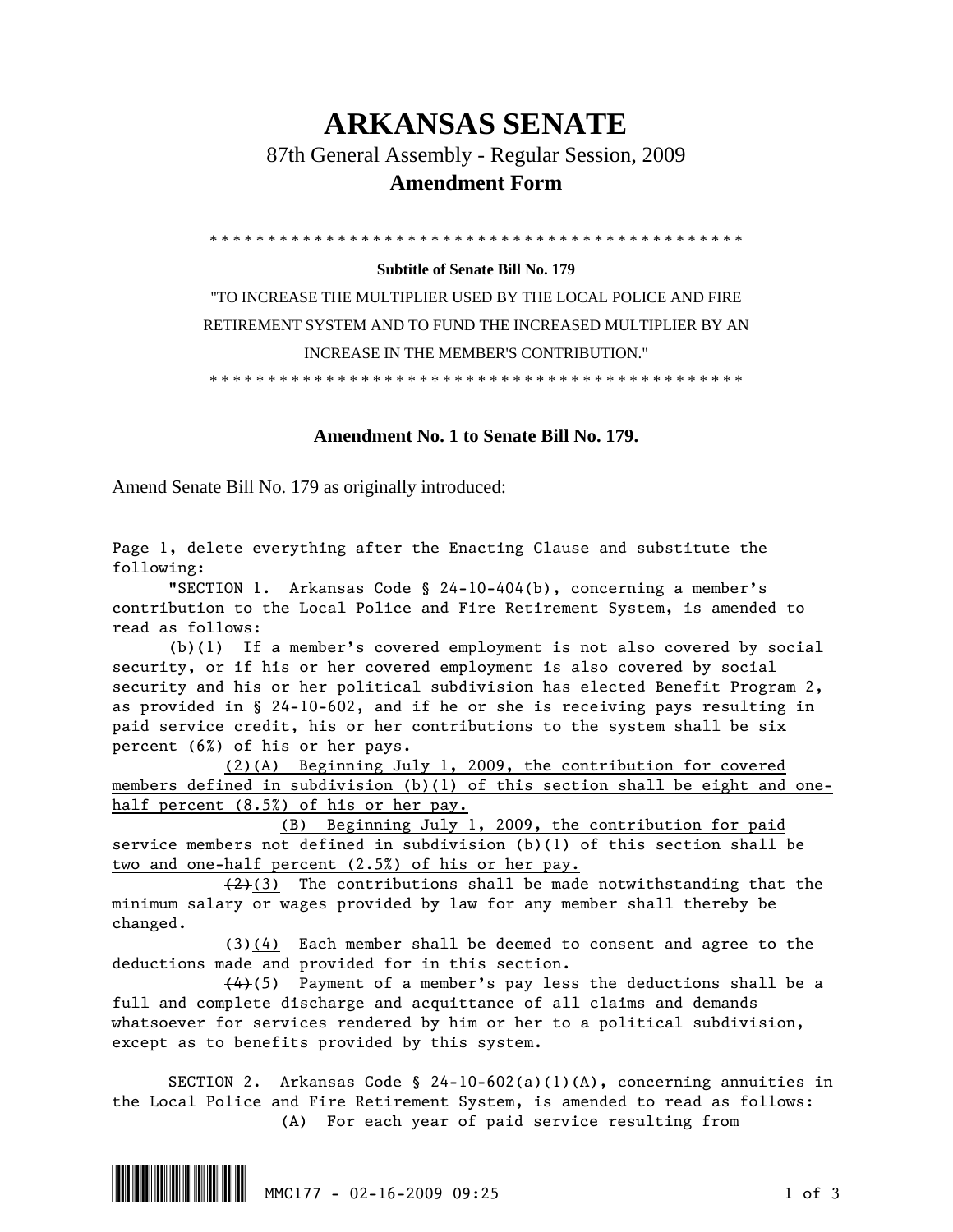employment:

 (i) In a position not also covered by social security,  $t_{w0}$  and seven-tenths percent  $(2.7%)$  two and ninety-four hundredths percent (2.94%) of his or her final average pay; and (ii) In a position also covered by social security, one and seven-tenths percent  $(1.7%)$  one and ninety-four hundredths percent (1.94%) of his or her final average pay. SECTION 3. Arkansas Code § 24-10-602(a)(2)(A) and (B), concerning annuities in the Local Police and Fire Retirement System, is amended to read as follows: (A) For each year of paid service rendered on or after the election date of the Benefit Program 2 and before the election is rescinded: (i) In a position also covered by social security, two and six-tenths percent  $(2.6%)$  two and ninety-four hundredths percent (2.94%) of the member's final average salary; and (ii) In a position not covered by social security, three and one-tenth percent (3.1%) three and twenty-eight hundredths percent (3.28%) of the member's final average salary. (B)(i) For each year of paid service rendered before the election date of the Benefit Program 2 or after the election is rescinded: (a) In a position also covered by social security, one and seven-tenths percent  $(1.7%)$  one and ninety-four hundredths percent (1.94%) of the member's final average salary; and (b) In a position not covered by social security,  $t_{\text{WO}}$  and seven-tenths percent  $(2.7%)$  two and ninety-four hundredths percent (2.94%) of the member's final average salary. (ii) A member who has paid service rendered before the election date of Benefit Program 2 or after the election is rescinded and subsequently readopted may have the paid service rendered on or after July 28, 1995, treated as though the paid service had been rendered after the election date of Benefit Program 2 by paying to the system the actuarial cost of the increased benefit by a single contribution or by an agreement to pay an increased rate of contributions if approved by the board. (iii) As used in subdivision  $(a)(2)(B)(ii)$  of this section, "actuarial cost" means an amount that is the actuarial equivalent of the value of the credited service to be purchased at the time of the purchase, as determined by the system's actuary. SECTION 4. Arkansas Code § 24-10-602(a)(4), concerning annuities in the Local Police and Fire Retirement System, is amended to read as follows:  $(4)$   $(A)$  The total benefit amount computed under subdivision subdivisions (a)(1) and (2) of this section shall not exceed at the time of retirement eighty-five percent (85%) one hundred percent (100%) of the final average pay plus the amounts provided in subdivision (a)(5) of this section for volunteer service.; and (B) If the member accrued a benefit at any time under Benefit Program 2 described in subdivision (a)(2) of this section, then the total of the amounts computed pursuant to subdivisions (a)(1) and (2) of this section shall not exceed at the time of retirement eighty-five percent (85%) of the final average pay plus the amounts provided in subdivision (a)(5) of this section for volunteer service; and